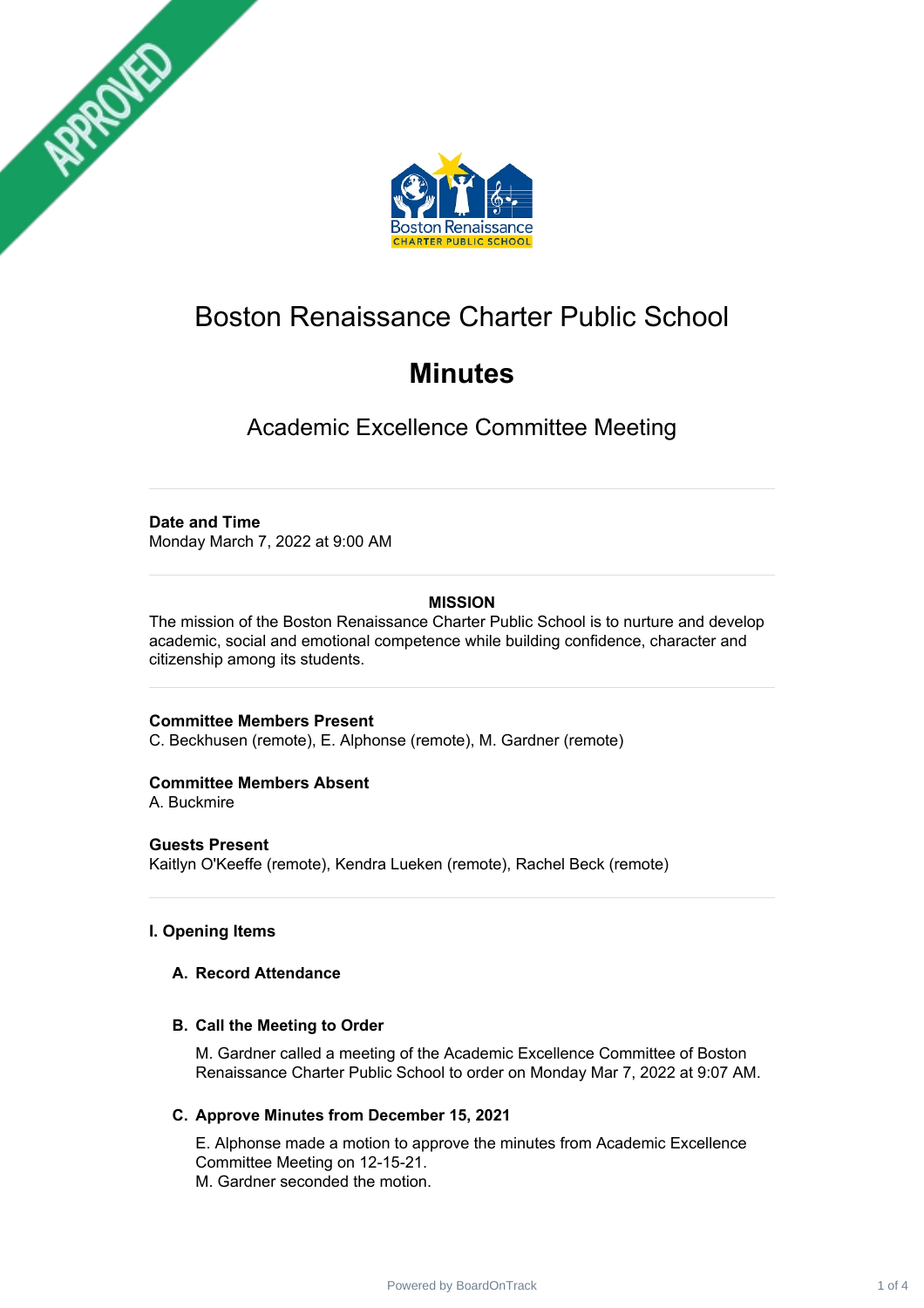The committee **VOTED** to approve the motion.

#### **II. Data Update**

#### **A. Lower School Data Update**

#### **Lower School**

- No major changes to WIN structure, we just closed our Winter Benchmark window for Aimsweb, I-Ready, and PELI. WIN cycle 4 begins today.
	- Benchmark data from Aimsweb and I-Ready are used to create new WIN groups. Students are grouped first by Tier and then by skill.
- WIN related changes
	- increased involvement of teachers in the WIN process. Teachers were involved in benchmark data collection and were also involved in creating WIN groups with guidance.
	- Tier 3 family meetings-will be meeting with families of students who are in Tier 3, especially
- Tier 2b and 3 are using the Number Worlds Intervention Program. Tier 2b and 3 ELA WIN groups are using supplemental multisensory curricula that vary depending on student need (Project Read, Haggerty, Fundations, or Lively Letters).

#### **In Reponse to Benchmark data**

- K1 and K2 ELA Data
- academic coaches will be providing teachers with whole group and small group interventions in foundational skills such as letter names, letter sounds, and phonological awareness. Individual classrooms are also being asked to increase intervention time by pulling small groups in the morning. Board Transformed Committee WOTED to approve the motion.<br>
The committee VOTED to approve the motion.<br>
A. Lower School Data Update<br>
Lower School Data Update<br>
Lower School Data Update<br>
Lower School Data Update<br>
Lower School
	- Grade 1 Math and ELA:
		- We have deployed more support to two classrooms in particular during core instruction time. We have increased the amount of specialist support both classrooms are receiving and are now pulling a supplemental math small group in the afternoons to provide triple dosing to the six students in Tier 3B
		- Teacher led I-Ready lessons will now be used in addition to Number Worlds as skill based interventions for Tier 3 math. Sounds Abounds will be added to reading intervention options for Tier 3 reading.
		- Format of lesson delivery during core content is being shifted to a shorter whole group and longer small groups, allowing teachers more opportunity to supplement foundational skills even during grade level content.
		- Coaches, Facilitators, and directors have been alerted to classrooms of concern and will continue to monitor those rooms closely.
	- Grade 2: I-Ready lessons are now an option for both Math and ELA WIN groups. Focus is on following WIN model with fidelity now that COVID cases have started to drop.

## **Progress Monitoring**

• Students in Tier 2b and 3 students are progress monitored every two weeks using Aimsweb progress monitoring probes. Starting in cycle three, that data will be collected electronically via the Aimsweb system. Students in Tier 2b and 3 are also given Number Worlds assessments as required by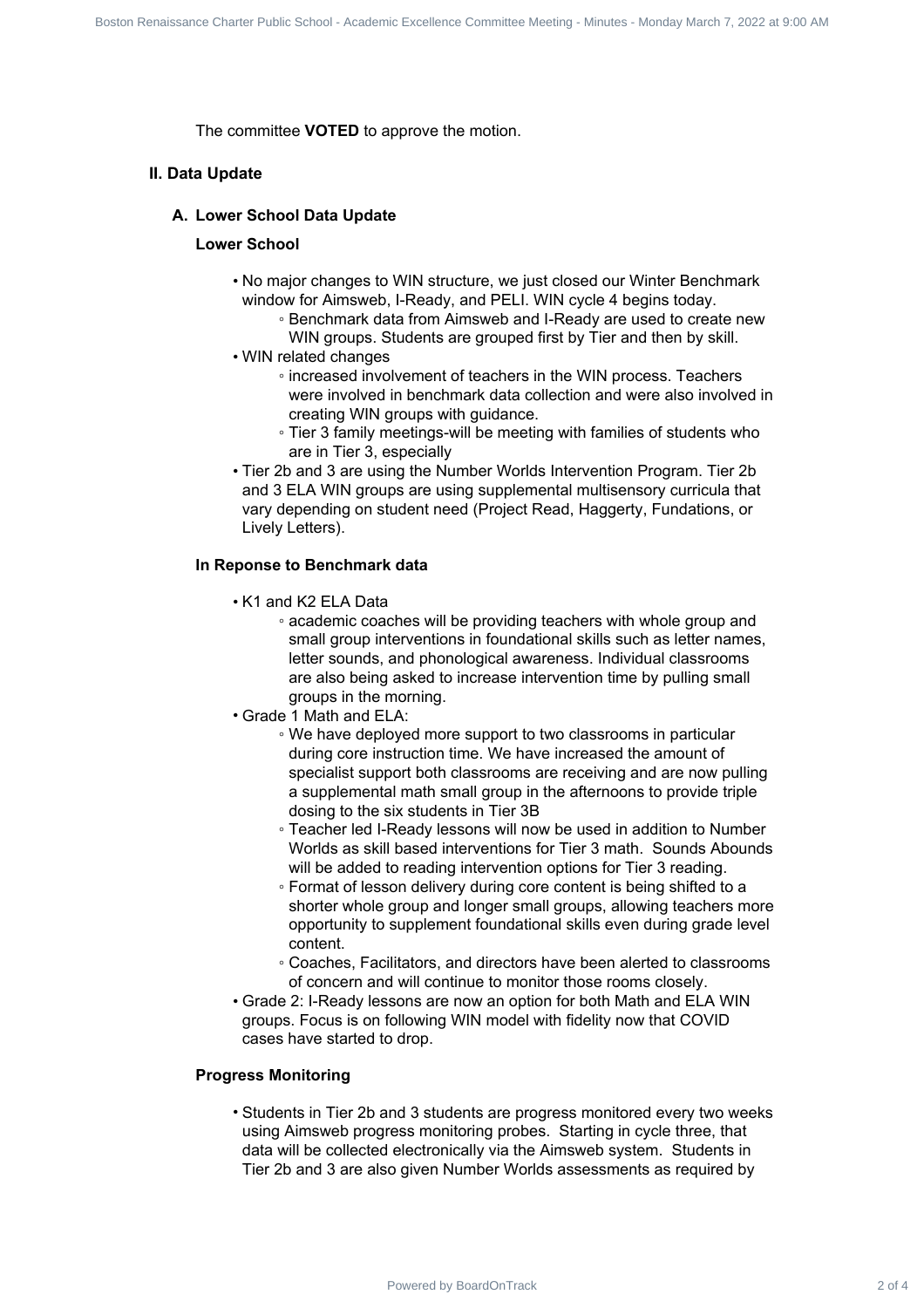the curriculum. This data is used largely to track the impact of the Number Worlds program and is part of implementing Number Worlds with fidelity.

#### **B. Upper School Data**

#### • **i-ready Data All students (K2-6)**

◦ *Reading*

- Students on or above grade level increased from 19% (124 students) to 32% (200 students)
	- Greatest improvement was in 2nd and 5th grades (each an increase of 15%)
	- Highest percentage of students on or above grade level is in 3rd grade (44%), followed next by 2nd grade (33%)
- Students two or more grade levels below decreased from 44% (275 students) to 30% (192 students)
	- Greatest improvement was seen in 3rd grade (decrease by 20%); followed by 4th grade (decrease by 19%)
	- Highest percentage of students below grade level is 6th grade (55%), followed by 5th (48%)
- The domains that measure decoding (Phonological Awareness, Phonics, and High Frequency Words) are all strengths
- Domains related to making meaning from reading (Vocabulary, Comprehension of Literature and Informational text) are showing a need for more intense improvements

#### ◦ *Math*

- Students on or above grade level increased from 9% (n=64) to 20% (n=149)
	- Greatest improvement was 1st grade (increase of 15%) followed by Kindergarten (increase of 14%)
	- Highest percentage of students on grade level is K2 with 36%, then all other grade levels are below 20%
- Students two or more grade levels below decreased from 42% (n=321) to 28% (n=215)
	- Greatest improvement was third grade (decrease by 26%) followed by fourth grade (decrease by 18%)
	- The grade with lowest percentage of students two or more grade levels below is 1st grade (15%); all others are at least 30% with the exception of K2 because there aren't any grade levels below kindergarten
- There is not a significant difference in student performance depending on the domain of standards. Algebra and Algebraic Thinking has the most students performing at or above grade level and the least students two or more grade levels below. Geometry has the highest proportion of students two or more grade levels below Board Commissance Charter School - The data is a straight of the straight of the State School Charter Charter Public School Charter Public School Charter Public School Charter Public School Charter Public School Charter P

#### **In Reponse to Benchmark data**

- Looking at Student Work meetings Teams meet w/ coaches biweekly to look at student work together to score, norm scoring practices, and discuss next steps for reviewing or reteaching skills and share best practices
- US Math Weekly meeting CB, math facilitator, upper school math lead